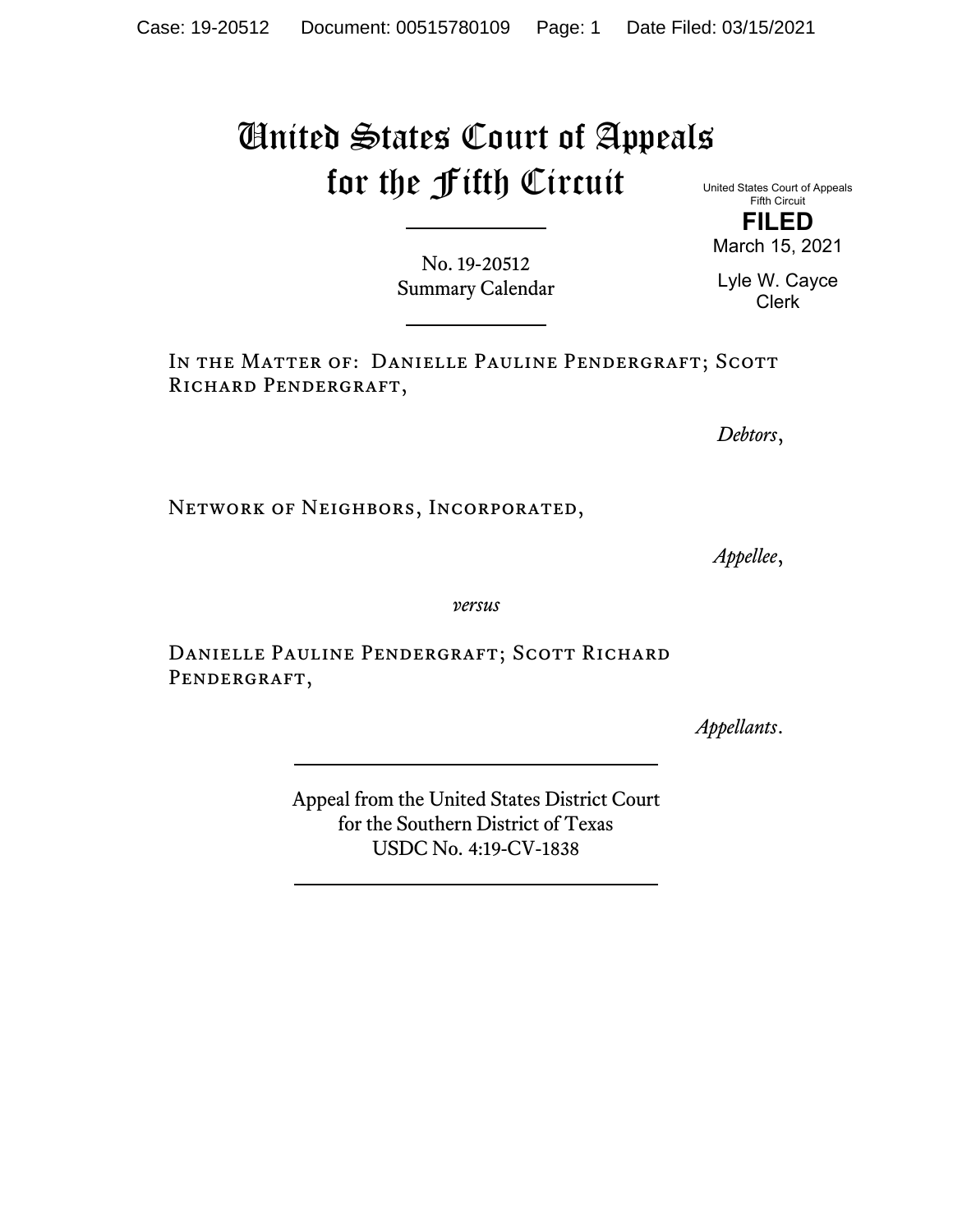## No. 19-20512

Before Haynes, Clement, and Elrod, *Circuit Judges*. PER CURIAM:[\\*](#page-1-0)

Scott Richard Pendergraft and Danielle Pauline Pendergraft, proceeding pro se, have filed a motion for leave to proceed in forma pauperis (IFP) to appeal the district court's denial of their motion to proceed IFP in the district court. The district court denied the motion to proceed IFP on appeal as well. To be granted leave to proceed IFP on appeal of the district court's denial of IFP status in the district court, the Pendergrafts must demonstrate both financial eligibility and the existence of a nonfrivolous appellate issue. *See* 28 U.S.C. § 1915; *Carson v. Polley*, 689 F.2d 562, 586 (5th Cir. 1982); *see also Haynes v. Scott*, 116 F.3d 137, 139-40 (5th Cir. 1997). They may make the latter showing by demonstrating that the "appeal involves legal points arguable on their merits." *Howard v. King*, 707 F.2d 215, 220 (5th Cir. 1983) (internal quotation marks and citations omitted). We review the district court's denial of IFP status for abuse of discretion. *Zer-Ilan v. Frankford (In re CPDC Inc.)*, 221 F.3d 693, 698 (5th Cir. 2000).

Assuming without deciding that the Pendergrafts demonstrated financial eligibility, they have nonetheless failed to present a nonfrivolous issue for appeal in the district court and the district court thus acted within its discretion in denying them IFP status. *See* 28 U.S.C. § 158(c)(2); § 1915(a), (b); *Zer-Ilan*, 221 F.3d 698; *Carson*, 689 F.2d at 586. The Pendergrafts unsuccessfully pursued their original appeal of right of the May 2017 bankruptcy court decision up until the Supreme Court's denial of certiorari and of rehearing of that denial. *Pendergraft v. Network of Neighbors, Inc.*, 745 F. App'x 517 (5th Cir. 2018), *cert. denied*, 139 S. Ct. 1240 (2019); *see*  § 158(a); Fed. R. Bankr. P. 8003; *Brouwer v. Ancel & Dunlap (In re Firstmark Corp*.*)*, 46 F.3d 653, 657 (7th Cir. 1995). Whatever issues they

<span id="page-1-0"></span><sup>\*</sup> Pursuant to 5TH CIRCUIT RULE 47.5, the court has determined that this opinion should not be published and is not precedent except under the limited circumstances set forth in 5TH CIRCUIT RULE 47.5.4.